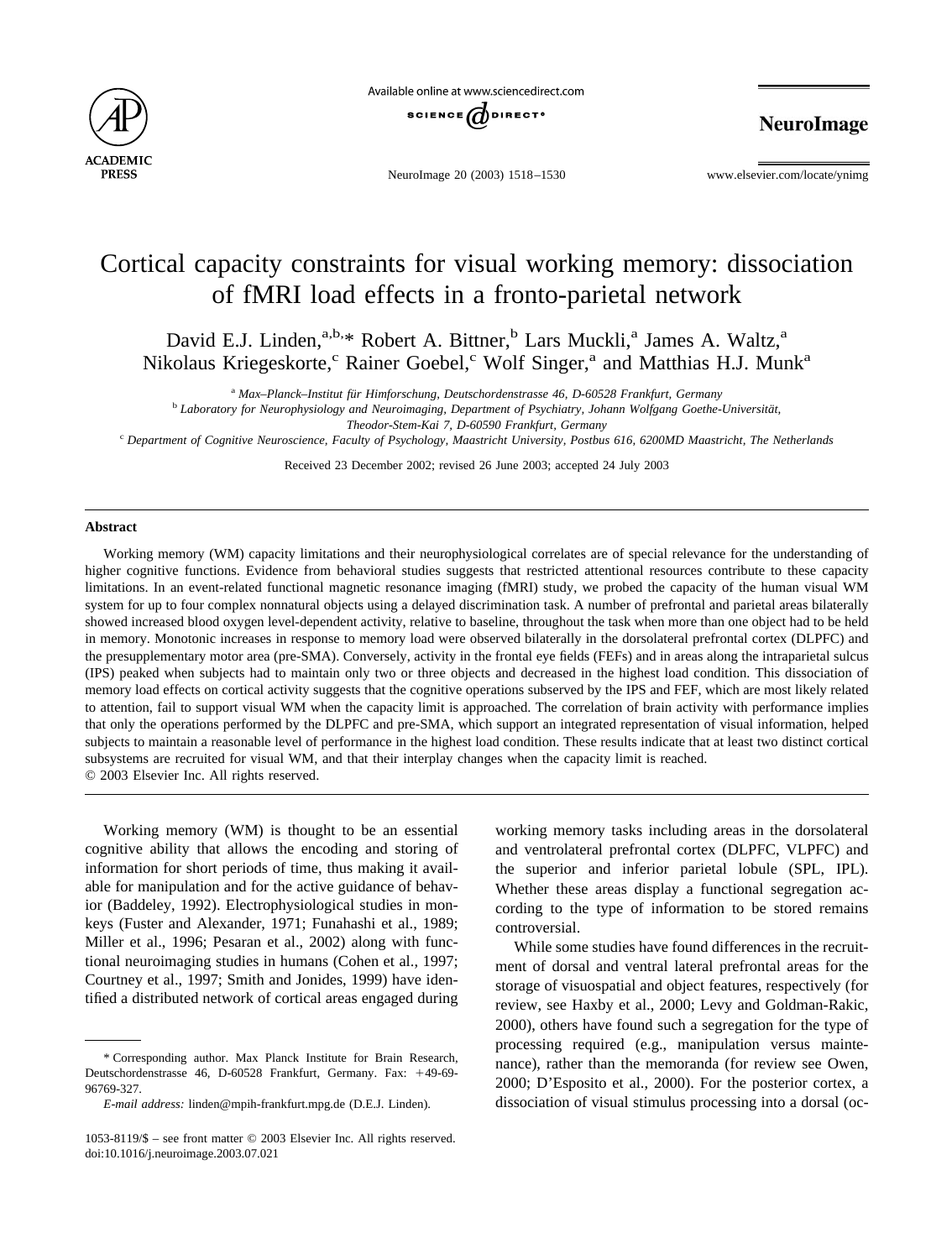cipitoparietal) stream for spatial and motion information and a ventral (occipitotemporal) stream for object characteristics has been confirmed in numerous studies on humans and nonhuman primates (for review see [Ungerleider and](#page-12-0) [Haxby, 1994\).](#page-12-0) This dissociation has also been found in the encoding phase of human working memory studies [\(Munk](#page-11-0) [et al., 2002\),](#page-11-0) with inferior temporal areas more responsive to object features and parietal areas more responsive to locations. Regarding the delay phase of working memory tasks, sustained parietal activation was found when the spatial layout of a stimulus display had to be remembered [\(Munk et](#page-11-0) [al., 2002\),](#page-11-0) while sustained medial temporal activation was observed in a face memory task [\(Ranganath and D'Esposito,](#page-11-0) [2001\).](#page-11-0) For other classes of visual objects, evidence for sustained temporal activation, as could be expected on the basis of monkey electrophysiology [\(Miller et al., 1993\),](#page-11-0) is still lacking.

One central characteristic of working memory is its limited capacity. While Miller originally proposed that this capacity is seven plus or minus two chunks (Miller, 1994), a large body of evidence indicates that the actual storage size in humans is restricted to about four items [\(Luck and](#page-11-0) [Vogel, 1997; Cowan, 2001; Wheeler and Treisman, 2002\).](#page-11-0) Whereas functional imaging has contributed greatly to the question of where in the brain different classes and features of visual objects are stored and manipulated, the neurophysiological basis of working memory capacity limitations is still poorly understood. Functional imaging studies that used a parametric variation of memory load in n-back tasks [\(Braver et al., 1997; Cohen et al., 1997\)](#page-10-0) have found corresponding increases in prefrontal activation. However, in order to distinguish the brain activation patterns related to encoding and retention with functional magnetic resonance imaging (fMRI), delayed discrimination tasks (DDTs) are often used in a trial-based design [\(Zarahn et al., 1997\).](#page-12-0) A number of fMRI studies that varied the memory load of a DDT have also found increases of activity mainly in prefrontal areas [\(Rypma and D'Esposito, 1999; Rypma et al.,](#page-11-0) [2002\).](#page-11-0) Yet, it has been suggested that blood oxygen leveldependent (BOLD) activity might decline again under conditions of high WM demand [\(Callicott et al., 1999\).](#page-11-0) Such an "inverted U-shape" response has also been implicated in the limitation of the capacity to shift visual attention [\(Beauchamp et al., 2001\).](#page-10-0) A global decrease in activation in conditions of high memory or attentional demand is difficult to interpret because it might merely indicate that the subjects were not equally engaged by the task, perhaps due to frustration with their declining performance. Local decreases, however, especially when accompanied by continuous increases in other areas, could inform us about the localization of capacity constraints and potential compensatory strategy shifts.

A number of previous behavioral and neuroimaging studies provide indications of where in the WM network such decreases might be observed when the memory capacity limit is approached. Several models implicate restricted attentional resources as a cause for working memory capacity constraints [\(Cowan, 2001; Kane et al., 2001; Wheeler](#page-11-0) [and Treisman, 2002\).](#page-11-0) It has also been shown that visual attention is particularly sensitive to interference from working memory requirements in conditions of high memory load [\(de Fockert et al., 2001\).](#page-11-0) One way to overcome limits in the sequential attentional scanning of visual objects would be to form symbolic representations of the visual material especially in the high memory load conditions. This would lead to increased prefrontal activation, which has also been reported for supracapacity verbal memory conditions [\(Rypma and Gabrieli, 2000\),](#page-11-0) while activation of the classical visual attention-related network constituting the posterior parietal cortex and the frontal eye fields [\(Goebel et al., 1998; Corbetta et al., 1998; Culham et al.,](#page-11-0) [2001; Yantis et al., 2002\)](#page-11-0) would decrease as the capacity limit is approached.

In the present fMRI study, we therefore used a delayed visual discrimination task with parametric variation of memory load from one to four objects. We presented complex nonnatural shapes that could not easily be verbalized in order to reduce the immediate accessibility of symbolic representations and increase the demand on visual attention. We expected to observe a monotonic increase of reaction times and drop of accuracy with increasing memory load and a dissociation of monotonic increases and inverted U-shape patterns of the BOLD signal according to the hypotheses laid out in the preceding paragraph.

## **Materials and methods**

#### *Subjects*

All 12 subjects (eight male, four female) were righthanded and had no history of neurological or psychiatric disorder. The mean age was 27.3 years (SD: 2.4 years, age range: 24 to 31 years). All subjects gave written informed consent to participate in the study.

# *Behavioral task*

A delayed visual discrimination task was implemented on a personal computer using custom-developed software [\(Fig. 1A\)](#page-2-0). Nonnatural objects (BORTS: blurred outlines of random tetris shapes), presented on the center of the computer monitor, were used as visual stimuli. One to four sample objects were presented for 500 ms each (*encoding* phase). Thus the length of the encoding phase varied between 500 and 2000 ms. After a delay of 12 s (*delay* phase), a test stimulus was presented for 2 s at the center of the monitor (*retrieval* phase). Subjects responded with a left- or right-hand button press to indicate a test that matched or did not match one of the sample objects. The intertrial interval lasted between 8 and 9.5 s, ensuring that a new trial would start every 24 s. The experiment was preceded by a training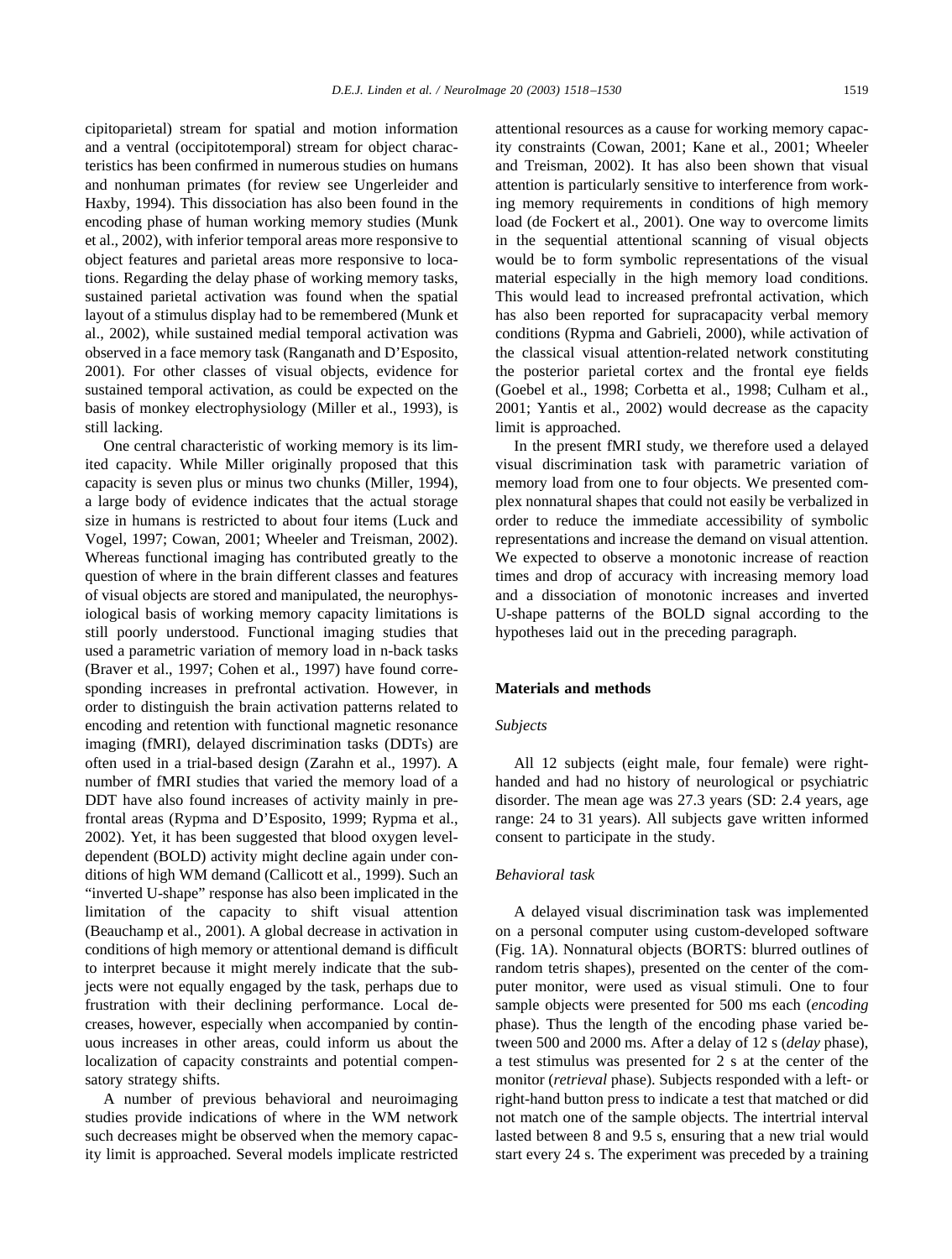<span id="page-2-0"></span>

Fig. 1. Paradigm and design matrix. (A) The delayed visual discrimination task. Nonnatural objects (blurred outlines of random tetris shapes: BORTS) were used as stimuli. Load was varied by presenting one to four objects for 500 ms each for encoding. After a 12-s delay interval a probe stimulus was presented for 2 s and subjects had to judge by button press whether it was part of the sample set. (B) Predictors modeling the different task phases shifted by 4 s. The graph represents a paradigmatic time course from right IPS. E, encoding;  $D_{1,2,3}$ , early, middle, late delay; R, retrieval.

session which allowed subjects to complete as many trials as necessary to familiarize themselves with the structure and timing of the task. During scanning, the computer display was projected onto a mirror mounted on the head coil. Stimuli subtended 4° of visual angle. Subject's responses were registered by a custom-made fiber-optic response box. Subjects were asked to fixate upon the cross at the center of the monitor throughout the experiment. Each of the subjects completed 96 trials of the DDT (24 for each of the four memory load conditions) during fMRI data acquisition. Eye movement control was performed with separate electroencephalographic recording sessions on four of the subjects (for EEG/EOG parameters see [Linden et al., 1999\).](#page-11-0)

# *Analysis of behavioral data*

Values for accuracy and reaction times were compared between memory load conditions with an analysis of variance (ANOVA). The number of stored items was calculated for individual behavioral data according to Pashler's method for estimating memory capacity [\(Pashler, 1988;](#page-11-0) [Luck and Vogel, 1997\),](#page-11-0)

$$
s = n \cdot \frac{(h - g)}{(1 - g)},
$$

with *s* being the number of stored items, *n* the number of items in the display (1 in memory load 1, 2 in memory load 2, etc.), *h* the hit rate (correctly identified matches), and *g* the rate of false alarms (nonmatches incorrectly identified as matches).

### *fMRI scanning*

fMRI data were acquired with a Siemens 1.5-T Magnetom Vision MRI scanner using a gradient echo EPI sequence (8 axial slices;  $TR = 1000$  ms;  $TE = 60$ ;  $FA = 90^{\circ}$ ; FOV = 210  $\times$  210 mm<sup>2</sup>; voxel size: 3.1  $\times$  3.1  $\times$  7 mm<sup>3</sup>). Functional images were acquired in four runs in a single session. Each run comprised the acquisition of 580 volumes and contained 24 trials (6 of each memory load condition). The slices covered large parts of the occipital, temporal, parietal, and frontal lobes ( $\zeta$  coordinate range from  $-5$  to 45 at  $y = -50$  and from 10 to 65 at  $y = 20$ , Talairach coordinates, Fig. 2A). Stimulus presentation was synchronized with the fMRI sequence at the beginning of each run. Each scanning session included the acquisition of a highresolution T1-weighted three-dimensional (3D) volume (voxel size:  $1 \times 1 \times 1$  mm<sup>3</sup>) for coregistration and anatomical localization of functional data.

Fig. 2. Cortex-based group analysis of the experiment. (A) The analysis was restricted to the brain region commonly imaged in all 12 subjects (highlighted on each brain or flatmap). (B) Sulcal topography on the cortical flatmap of the MNI template brain used for visualization. CaS, Calcarine sulcus; CiS, Cingulate sulcus; CoS, Collateral sulcus; IFS, Inferior frontal sulcus; IPS, Intraparietal sulcus; LS, Lateral sulcus; MTS, Middle temporal sulcus; OF, Orbitofrontal sulci; OTS, Occipitotemporal sulcus; PCS, Postcentral sulcus; POS, Parietooccipital sulcus; RS, Rolandic sulcus; SFS, Superior frontal sulcus; STS, Superior temporal sulcus. (C–F) Superposition maps of the predictors modeling higher memory load conditions during encoding, delay, and retrieval. Effects were only shown if the associated *P* value yielded  $P' < 0.05$  (corrected for multiple comparisons). The three resulting 3D statistical maps were then projected on the flattened surface reconstruction of the MNI template brain. Each of the maps was associated with a color of the red–green–blue system (red: load 2; green: load 3; blue: load 4). Colors were superimposed and areas of overlap (cortical regions showing activation during more than one condition) received the appropriate mixed color.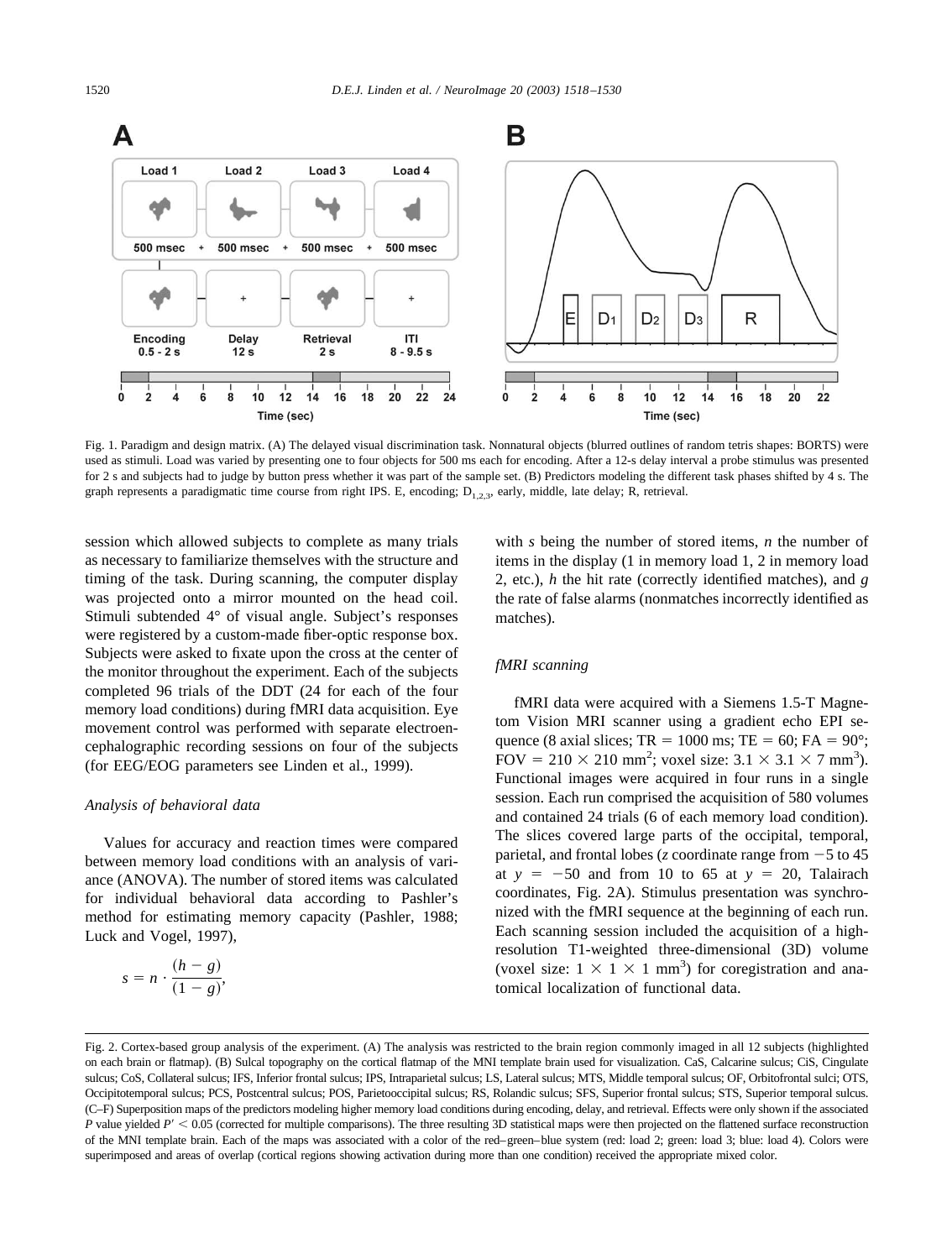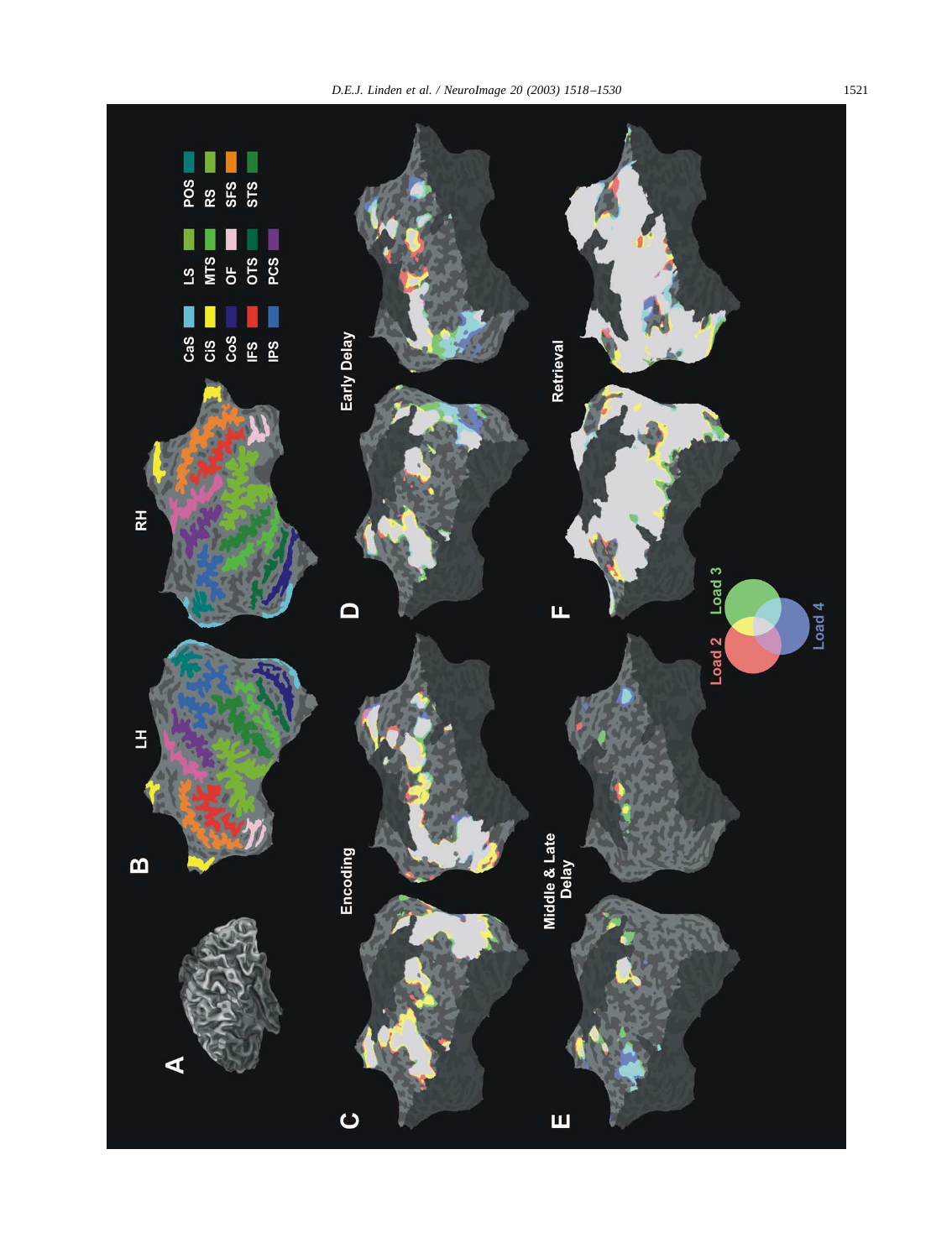<span id="page-4-0"></span>

Fig. 3. Averaged time courses. (A) Regions of interests for which averaged time courses were derived. (B) Averaged timecourse of the left DLPFC representative for areas showing a load-dependent response. (C) Averaged time course of the left FEF representative for areas showing an inverted U-shape response. Conditions are coded as follows: load 1, white; load 2, red; load 3, green; load 4, blue. Error bars indicate standard error of the mean. Fig. 5. Behavioral data. Reaction times and accuracy plotted against memory load conditions. Error bars indicate standard error of the mean.

# *Data preprocessing and cortex-based statistics*

Functional data were preprocessed and analyzed using the BrainVoyager 4.9 package [\(www.brainvoyager.com\)](www.brainvoyager.com). The first four volumes of each run were discarded to allow for T1 equilibration; 3D motion correction and Talairach transformation were performed for the remaining set of functional data of each subject. Data preprocessing furthermore comprised spatial smoothing with a Gaussian kernel  $(FWHM = 8$  mm) and temporal high pass filtering (high pass: 5 per functional run of 580 volumes). The cortical sheets of the individual subjects were reconstructed as polygon meshes based on the high-resolution T1-weighted structural three-dimensional recordings. The white–gray matter boundary was segmented, reconstructed, smoothed, and morphed [\(Kriegeskorte and Goebel, 2001\).](#page-11-0) Based on the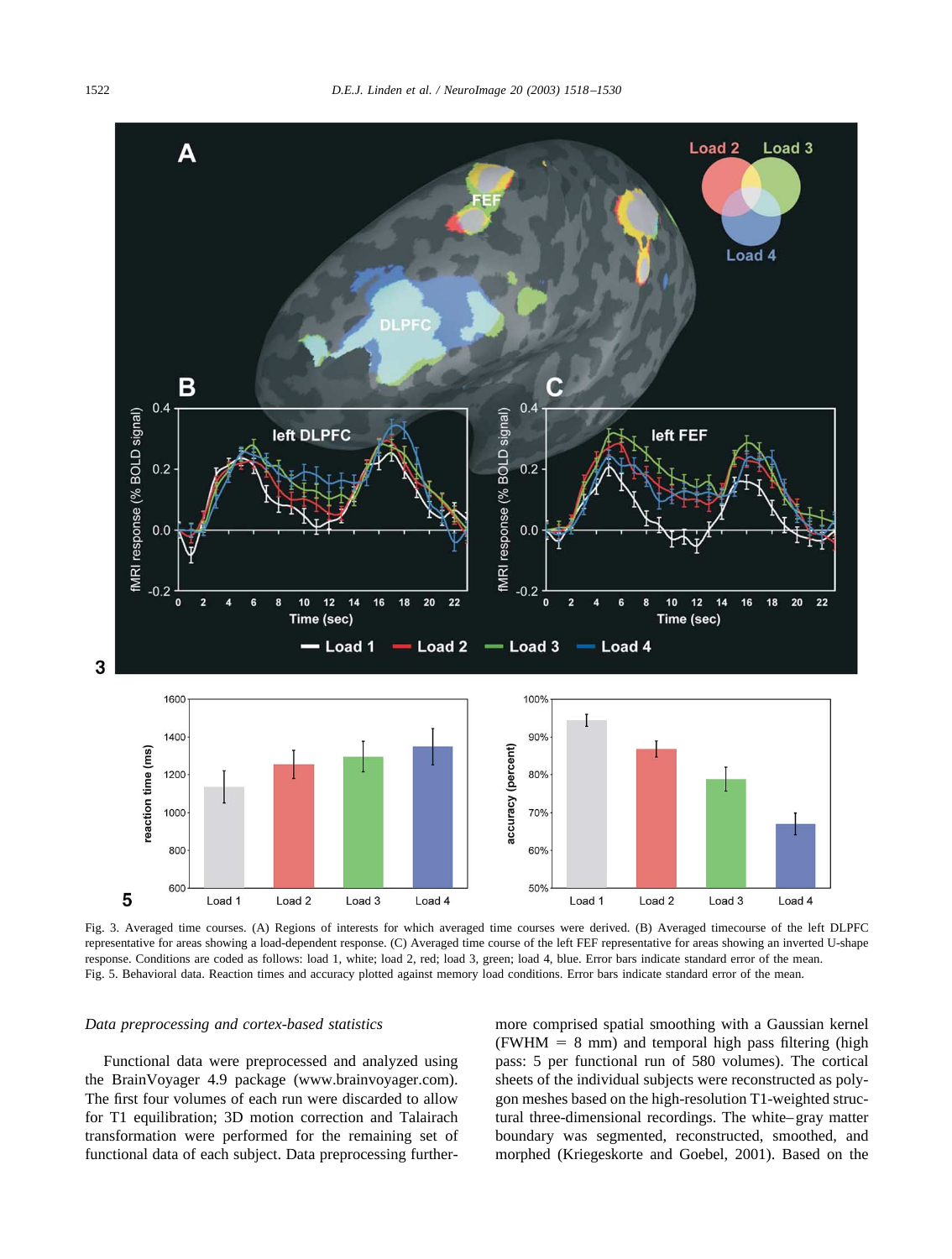gray–white matter boundary, a cortex mask for each subject was created that indexed all gray matter voxels. These 12 individual masks were then combined to produce a group mask.

The cortex-based general linear model (GLM) of the experiment was computed from the 48 (12 subjects, four runs per subject) *z*-normalized volume time courses. For each of the four memory load conditions five task phases were defined representing encoding, early, middle and late delay, and retrieval [\(Fig. 1B\)](#page-2-0). The signal values during these phases were considered effects of interest. The corresponding predictors, obtained by shifting an ideal box-car response (assuming a value of 1 for the volumes of the respective task phase and a value of 0 for the remaining time points) by 4 s to account for the hemodynamic delay, were used to build the design matrix of the experiment. The delay phase was modeled by three predictors of 3 s duration each. This approach was chosen in order to avoid an overlap with the ascending slope of retrieval-related BOLD activity [\(Figs. 1B](#page-2-0) and [3\)](#page-4-0). The retrieval phase was modeled by one predictor of 5 s (although test stimulus presentation was only 2 s) in order to cover the entire task period without gaps and to capture fully the BOLD response evoked by the test stimulus [\(Fig. 1](#page-2-0)*B*). The global level of the signal time courses in each session was considered to be a confounding effect, and a fixed effects analysis was employed. Effects are shown only if the associated *P* value yielded  $P' < 0.05$ . The obtained *P* values were corrected for multiple comparisons using a cortex-based Bonferroni adjustment, i.e., the number of comparisons considered was reduced by limiting the analysis to gray matter voxels, as defined by the group mask [\(Trojano et al., 2000; Muckli et al., 2002\).](#page-12-0)

The resulting 3D statistical maps for the predictors of the higher memory load conditions (memory load 2–4) were projected on the flattened surface reconstruction of a template brain (courtesy of the MNI). Each of the maps was associated with a color of the red–green–blue (RGB) system (red: memory load 2; green: memory load 3; blue: memory load 4). Colors were superimposed and areas of overlap (cortical regions showing activation during more than one condition) received the appropriate mixed color [\(Fig. 2\)](#page-2-0). The resulting superposition maps enabled us to display those areas particularly involved in the maintenance of multiple objects and to illustrate changes in the degree of activation and the extent of recruitment of these areas for the different memory load conditions and phases of the experiment. Four maps were created, showing activity during encoding, early delay, middle and late delay, and retrieval. Analysis of middle and late delay were combined in order to maximize statistical power for the detection of delay activity under the assumption that these predictors, in a box-car model like ours, capture activity uncontaminated by encoding or retrieval [\(Fig. 1B\)](#page-2-0) [\(Zarahn et al., 1997;](#page-12-0) [Rypma et al., 2002\).](#page-12-0)

#### *Load response functions*

Load response functions were created for the cortical areas revealed by the superposition map of the middle and late delay predictors, i.e., those areas that were most closely associated with the maintenance of the stimuli. However, in order to assess the memory load-dependent activity at encoding in the inferior temporal cortex (which did not show sustained activity), the cluster selection for this area was based on the encoding map. The beta values of the encoding and all delay predictors (corrected for serial correlations) were plotted to visualize effects of memory load [\(Fig. 4\)](#page-7-0). Contrasts between predictors of each memory load condition were calculated with Student's  $t$  test ( $P < 0.05$ ) [\(Table 1\)](#page-6-0).

## *Correlation with behavioral data*

The individual differences in the number of stored items in memory load conditions 3 and 4, as estimated with Pashler's equation, were correlated with the beta values of individual fMRI data sets (Pearson's correlation coefficient).

# **Results**

# *Behavioral data*

For the behavioral data recorded during the experiment, the ANOVA revealed a significant main effect of memory load on reaction time and accuracy [\(Fig. 5\)](#page-4-0) ( $P < 0.05$ ). Accuracy decreased and reaction times increased monotonically with the number of objects. Reaction times were significantly longer for each increase in memory load. Accuracy was significantly lower for memory load 3 and 4 than for memory load 1 and 2. However, even in the highest memory load condition, accuracy was above chance level (mean accuracy 67.0%, SEM 10%), indicating that subjects were still engaged in the task. The number of stored items (mean of individual subjects/SEM) for the four memory load conditions was as follows: 0.93/0.09 (memory load 1); 1.60/0.26 (memory load 2); 1.91/0.54 (memory load 3); 1.90/0.97 (memory load 4).

#### *Eye movements*

Horizontal and vertical saccades  $>2^\circ$  were detected and compared between memory load conditions. A Friedman test revealed no significant main effect of memory load (chi-square  $= 2.036$ ; df  $= 3$ ;  $P = 0.565$ ). This result was confirmed by a Kendall–W test (Kendall–W =  $0.170$ ; df =  $3; P = 0.565$ . Each possible combination of conditions was also compared using the Wilcoxon test, which showed no significant difference between any pair of conditions.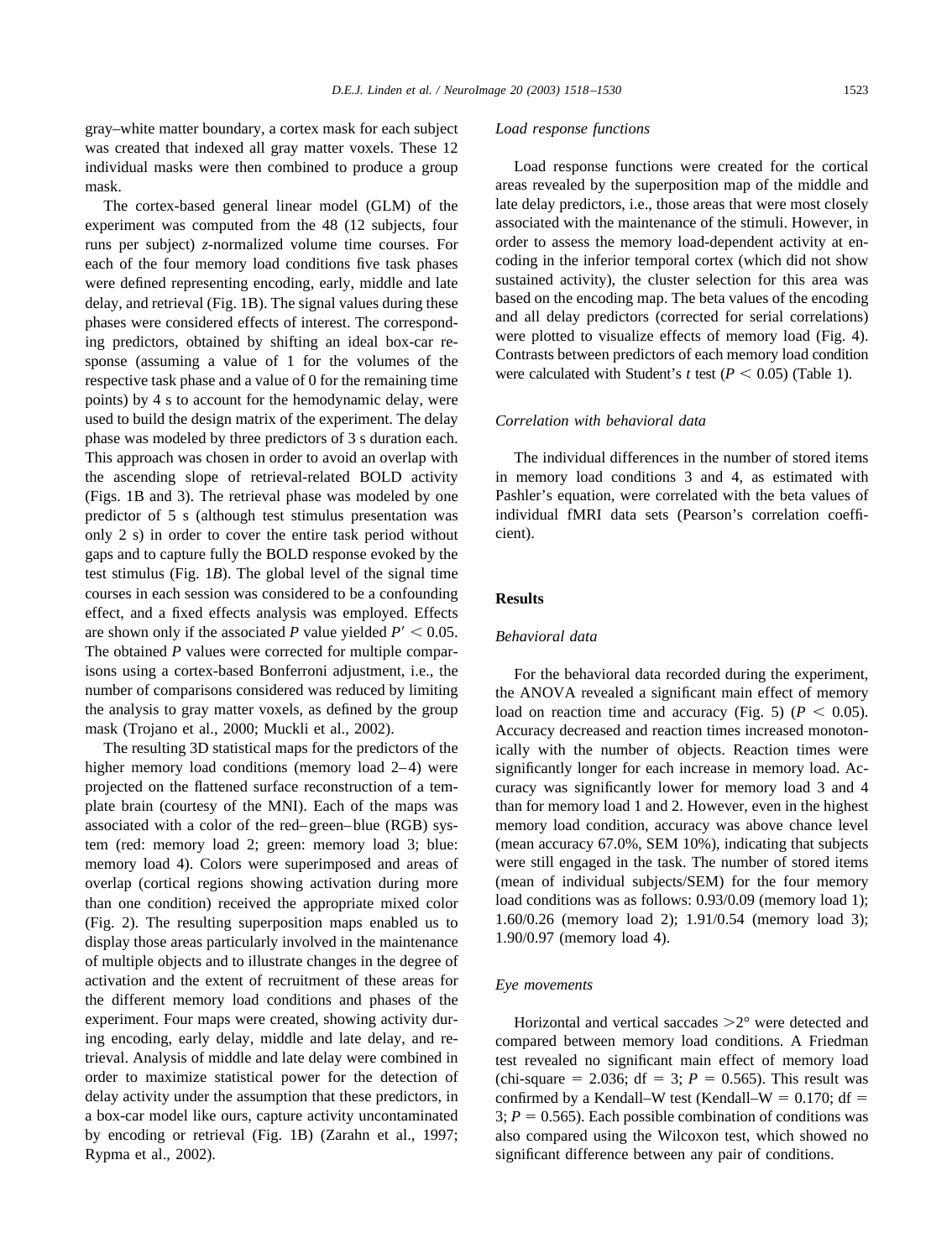<span id="page-6-0"></span>

| Table 1                                                          |  |  |  |  |
|------------------------------------------------------------------|--|--|--|--|
| Contrasts between the predictors documented in Fig. 4 (P values) |  |  |  |  |

|                   | Left DLFPC   |             |              |            |           | Right DLFPC   |             |              |            |           |
|-------------------|--------------|-------------|--------------|------------|-----------|---------------|-------------|--------------|------------|-----------|
|                   | Encoding     | Early delay | Middle delay | Late delay | Retrieval | Encoding      | Early delay | Middle delay | Late delay | Retrieval |
| 4 vs 3            |              |             |              |            |           |               |             |              |            |           |
| 4 vs 2            |              |             | 0.03         | 0.09       |           |               | 0.06        | 0.002        | 0.02       |           |
| 3 vs 2            |              |             | 0.09         | 0.09       |           |               |             | 0.009        | 0.06       |           |
| 4 vs 1            | 0.07         | $10^{-4}$   | $10^{-5}$    | 0.02       | 0.01      |               | 0.001       | $10^{-5}$    | 0.02       | 0.06      |
| 3 vs 1            | 0.04         | $10^{-5}$   | $10^{-4}$    | 0.02       | 0.03      | 0.02          | 0.007       | $10^{-4}$    | 0.08       | 0.04      |
| $2 \text{ vs } 1$ | 0.07         | 0.002       | 0.02         |            |           |               |             |              |            |           |
|                   | Left pre-SMA |             |              |            |           | Right pre-SMA |             |              |            |           |
|                   | Encoding     | Early delay | Middle delay | Late delay | Retrieval | Encoding      | Early delay | Middle delay | Late delay | Retrieval |
| 4 vs 3            |              |             | 0.09         | 0.008      |           |               |             | 0.002        | 0.005      | 0.05      |
| 4 vs 2            |              |             |              | $0.02\,$   |           |               | 0.03        | 0.005        | 0.009      | 0.03      |
| 3 vs 2            |              |             |              |            |           |               |             |              | 0.008      | 0.001     |
| 4 vs 1            |              | 0.05        | $10^{-5}$    | $10^{-5}$  | $10^{-5}$ | 0.09          | $10^{-4}$   | 0.001        |            |           |
| 3 vs 1            |              | 0.07        | 0.006        | 0.03       | 0.001     |               | 0.008       |              |            |           |
| 2 vs 1            |              |             | 0.003        | 0.02       | 0.001     |               | 0.06        |              |            |           |
|                   | Left FEF     |             |              |            |           | Right FEF     |             |              |            |           |
|                   | Encoding     | Early delay | Middle delay | Late delay | Retrieval | Encoding      | Early delay | Middle delay | Late delay | Retrieval |
| 4 vs 3            |              | 0.007       | 0.007        |            | 0.01      |               | 0.02        | 0.003        |            | 0.01      |
| 4 vs 2            |              | 0.08        |              |            | 0.005     |               |             |              |            | 0.002     |
| 3 vs 2            |              |             |              |            |           |               | 0.09        | 0.02         |            |           |
| 4 vs 1            |              | 0.005       | 0.002        | 0.002      |           | 0.008         | $10^{-6}$   | $10^{-4}$    | 0.003      |           |
| 3 vs 1            |              |             | $10^{-5}$    | 0.002      | 0.03      | $10^{-4}$     | $10^{-6}$   | $10^{-5}$    | $10^{-5}$  | 0.09      |
| 2 vs 1            | 0.09         |             | $10^{-5}$    | 0.001      | 0.02      | $10^{-4}$     | $10^{-5}$   | $10^{-5}$    | 0.001      | 0.03      |
|                   | Left IPS     |             |              |            |           | Right IPS     |             |              |            |           |
|                   | Encoding     | Early delay | Middle delay | Late delay | Retrieval | Encoding      | Early delay | Middle delay | Late delay | Retrieval |
| 4 vs 3            |              | 0.09        | 0.006        |            |           |               |             | 0.005        | 0.05       |           |
| 4 vs 2            | 0.02         | 0.007       | 0.02         |            |           | 0.04          |             | 0.09         |            |           |
| 3 vs 2            |              |             |              |            |           |               |             |              |            |           |
| 4 vs 1            |              | 0.02        | 0.002        | 0.009      | 0.09      |               | $10^{-5}$   | 0.001        | 0.05       |           |
| 3 vs 1            | 0.006        | $10^{-4}$   | $10^{-5}$    | 0.001      | 0.08      | 0.003         | $10^{-6}$   | $10^{-6}$    | $10^{-4}$  | 0.007     |
| $2 \text{ vs } 1$ | $10^{-4}$    | $10^{-5}$   | $10^{-5}$    | 0.001      | 0.02      | 0.001         | $10^{-6}$   | $10^{-5}$    | 0.001      | 0.01      |
|                   | Left IT      |             |              |            |           | Right IT      |             |              |            |           |
|                   | Encoding     | Early delay | Middle delay | Late delay | Retrieval | Encoding      | Early delay | Middle delay | Late delay | Retrieval |
| 4 vs 3            |              |             |              |            |           |               |             |              |            |           |
| 4 vs 2            | 0.02         | 0.001       | 0.008        |            |           | 0.006         | $10^{-5}$   | 0.03         |            |           |
| 3 vs 2            |              | 0.06        | 0.05         |            |           | 0.01          | 0.002       |              |            |           |
| 4 vs 1            | $10^{-6}$    | $10^{-5}$   | 0.002        |            |           | $10^{-5}$     | $10^{-5}$   | 0.002        |            |           |
| 3 vs 1            | $10^{-5}$    | $10^{-5}$   | 0.01         |            |           | $10^{-5}$     | $10^{-5}$   | 0.04         |            |           |
|                   | $10^{-5}$    | $10^{-4}$   |              |            |           | 0.001         | 0.009       |              |            |           |
| 2 vs 1            |              |             |              |            |           |               |             |              |            |           |

*Note.* The contrasts that reached a  $P < 0.1$  are documented. Significant values ( $P < 0.05$ ) are reported in italics. *P* values in bold indicate that the beta weight was higher for the lower load condition.

# *Encoding activity*

The superposition map of the encoding predictors [\(Fig.](#page-2-0) [2C\)](#page-2-0) shows activation in a widespread cortical network of early and higher visual areas that included the occipitotemporal and occipitoparietal pathways. Bilateral activation was also observed in the intraparietal sulcus (IPS), the frontal eye fields (FEFs), the supplementary motor area (SMA), and the prefrontal cortex.

#### *Delay activity*

The superposition map of the early delay predictor [\(Fig.](#page-2-0) [2D\)](#page-2-0) shows a pattern of activity very similar to encoding. A subset of the fronto-parietal network remained active during the middle and late delay, including the IPS, the left parietooccipital sulcus (POS), the left supramarginal gyrus (SMG) and the right postcentral gyrus (PCS) in the parietal lobe, as well as the DLFPC, FEF, SMA, and pre-SMA bilaterally in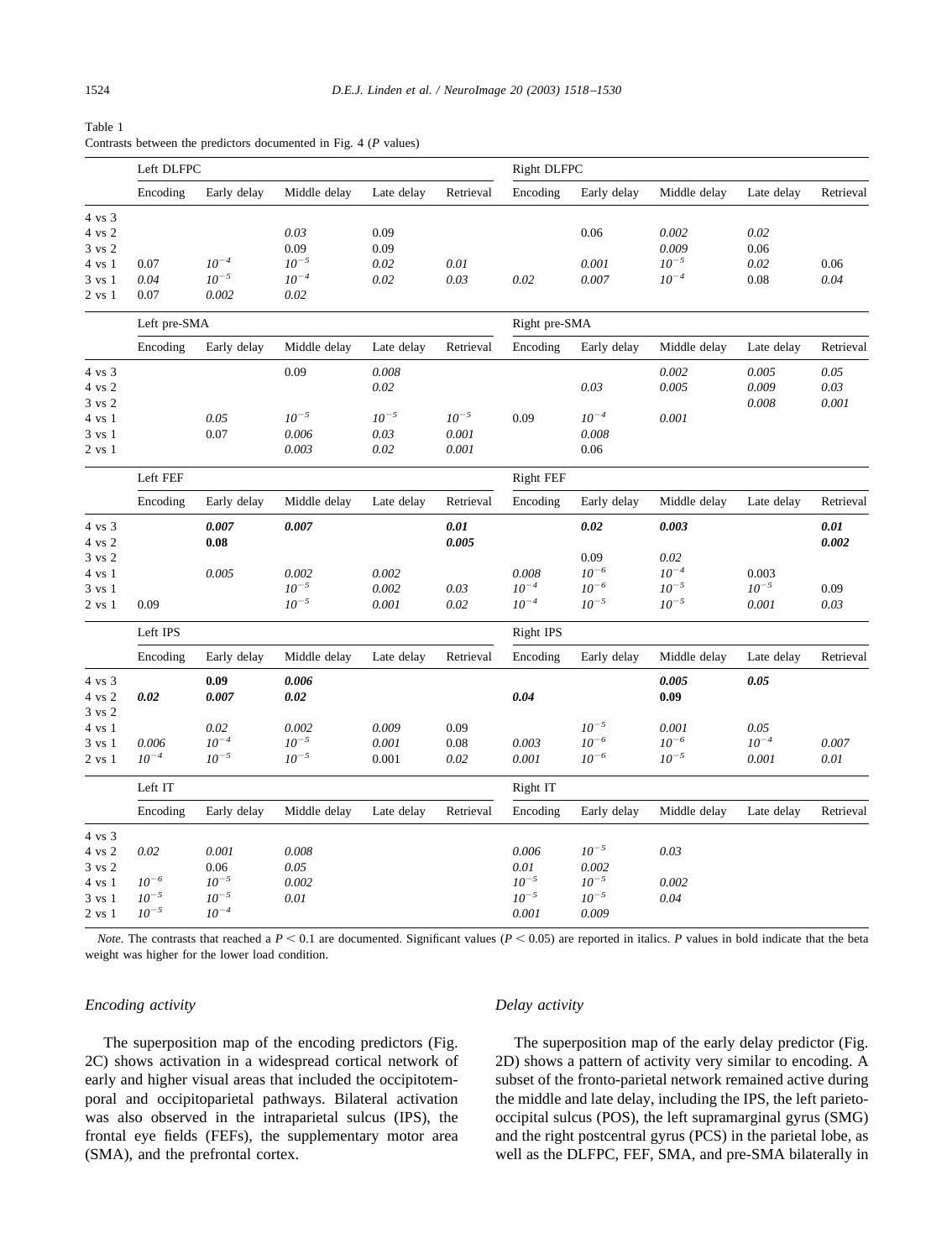<span id="page-7-0"></span>

Fig. 4. Load response functions. (A) Response profiles of areas showing a load-dependent monotonic increase during delay. (B) Response profiles of areas showing an inverted U-shape response. (C) Response profiles of bilateral IT, showing a load-dependent monotonic increase mainly at encoding. Conditions are coded as follows: load 1, grey; load 2, red; load 3, green; load 4, blue. Regions of interest used for the generation of load response functions are shown on inflated cortical reconstructions of the MNI template brain. The extraction of these regions was based on the superposition maps of encoding (C) or middle and late delay, respectively (A and B).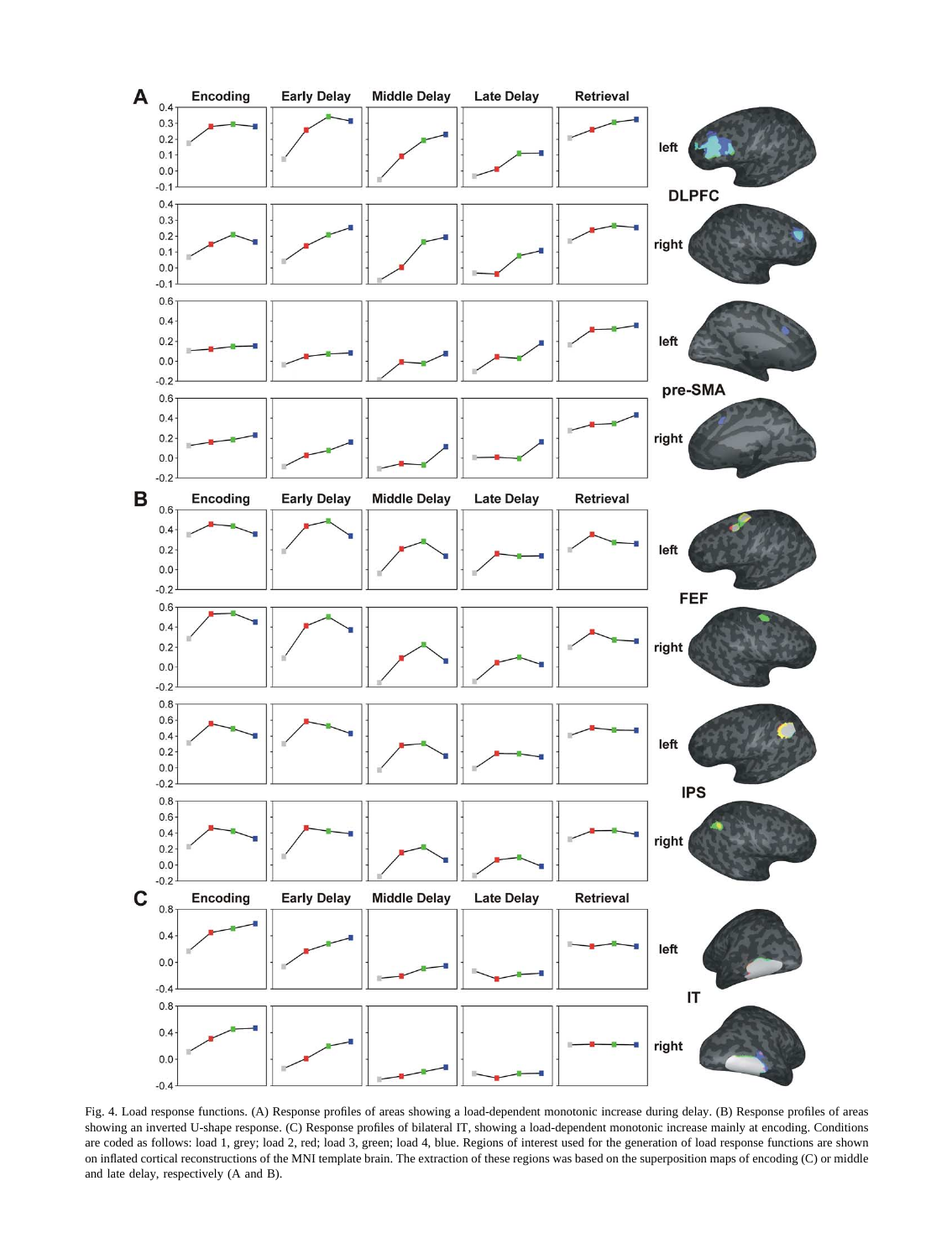| ٦<br>٧<br>× | ٦<br>۰,<br>M. |  |
|-------------|---------------|--|
|             |               |  |

| Table 2 |                       |
|---------|-----------------------|
|         | Talairach coordinates |

| Region of activation | Left/right   | From map              | Cluster size<br>(voxels) | Talairach coordinates (mm) |       |      | Brodmann |
|----------------------|--------------|-----------------------|--------------------------|----------------------------|-------|------|----------|
|                      |              |                       |                          | $\boldsymbol{x}$           | y     | Z.   | area     |
| IT                   | L            | Encoding              | 5867                     | $-40$                      | $-64$ | $-6$ | 19/37    |
|                      | R            |                       | 5383                     | 46                         | $-61$ |      | 37       |
| <b>DLPFC</b>         | L            | Middle and late delay | 9546                     | $-37$                      | 15    | 30   | 9        |
|                      | $\mathbb{R}$ |                       | 1990                     | 32                         | 28    | 33   | 9        |
| <b>FEF</b>           | L            |                       | 2112                     | $-25$                      | $-10$ | 52   | 6        |
|                      | R            |                       | 823                      | 25                         | $-11$ | 50   | 6        |
| Pre-SMA              | L            |                       | 164                      | $-6$                       | 17    | 41   | 6/32     |
|                      | R            |                       | 173                      | 8                          | 12    | 37   | 6/32     |
| <b>SMA</b>           | L            |                       | 1905                     | $-6$                       | $-2$  | 49   | 6        |
|                      | R            |                       | 265                      | 10                         | $-4$  | 42   | 6        |
| RS                   | L            |                       | 394                      | $-49$                      | 4     | 30   | 4/6      |
| <b>PCS</b>           | R            |                       | 1096                     | 33                         | $-34$ | 40   |          |
| <b>SMG</b>           |              |                       | 732                      | $-44$                      | $-44$ | 37   | 40       |
| <b>IPS</b>           |              |                       | 2516                     | $-36$                      | $-47$ | 41   | 19/40    |
|                      | L            |                       | 992                      | $-28$                      | $-64$ | 35   | 19       |
|                      | R            |                       | 977                      | 33                         | $-46$ | 42   | 19/40    |
| POS                  | L            |                       | 804                      | $-18$                      | $-68$ | 35   | 19       |

*Note.* Values are given for clusters from the middle and late delay surface map shown in [Fig. 2](#page-2-0) (and for the IT cluster from the encoding map).

the frontal lobe (Table 2). The color coding of the memory load conditions with significant beta values reveals a segregation of areas where more variance was explained by the memory load 4 predictor (DLFPC and pre-SMA bilaterally) and areas where more variance was explained by the memory load 2 or 3 predictors (parietal areas, FEF, SMA) [\(Ta](#page-6-0)[ble 1\)](#page-6-0).

## *Retrieval activity*

The superposition map of the retrieval predictor [\(Fig. 2F\)](#page-2-0) shows widespread activation in occipitotemporal, frontal, and parietal cortex. The prominent bilateral sensorimotor cortex activity is most probably related to the button presses.

#### *Load response functions*

The load response functions (LRFs) revealed a principal difference in the amount of cortical activation between the single and multiple object conditions [\(Fig. 4\)](#page-7-0). This was confirmed by the corresponding beta value contrasts [\(Table](#page-6-0) [1\)](#page-6-0). Two main types of LRFs were identified: a memory load-dependent monotonic increase with a significant increase in activity beyond memory load 2 and a peak at memory load 4 [\(Figs. 4A and C\)](#page-7-0), and an *inverted U-shape response* with a peak at memory load 2 or 3 and a significant decrease toward the highest memory load conditions [\(Fig.](#page-7-0) [4B\)](#page-7-0). During encoding, a monotonic increase was observed most prominently in inferior temporal cortex (IT), while the parietal cortex and FEF demonstrated an inverted U-shape response. During delay, a monotonic increase was observed in the DLFPC and pre-SMA bilaterally, while an inverted U-shape response was found in IPS and FEF bilaterally. A

similar pattern was observed for retrieval. Selected time courses of BOLD signal change are shown for left DLFPC and left FEF [\(Fig. 3\)](#page-4-0) in order to illustrate the time courses of memory load effects at finer temporal resolution.

#### *Correlation of BOLD signal and behavioral data*

The correlation of the difference in stored items in memory load conditions 3 and 4 with that of the beta values at the single-subject level yielded a significant correlation (*P*  $0.05$  or trend ( $P < 0.1$ ) for left and right DLFPC and pre-SMA, mainly in the early delay. A negative correlation was observed for left and right FEF and IPS, mainly at encoding and during the middle and late delay. Finally a negative correlation in left and right FEFs, left IPS, and also left DLFPC was found for retrieval [\(Table 3\)](#page-9-0).

# **Discussion**

The present study used a paradigm involving the manipulation of the number of non-natural objects that had to be stored in visual WM. We found that activity in the previously described fronto-parietal working memory network was consistently higher in the multiple than in the single object conditions, which conforms to the results of previous fMRI studies [\(Cohen et al., 1997; Jha and McCarthy, 2000\).](#page-11-0) This effect was present at encoding and continued through the entire delay and retrieval period. However, the amplitude of the BOLD signal (represented by the beta weights of the general linear model of the experiment) did not increase monotonically with memory load in all of these areas. Our hypothesis was confirmed, in that we observed dissociation between cortical areas in which activity increased monoton-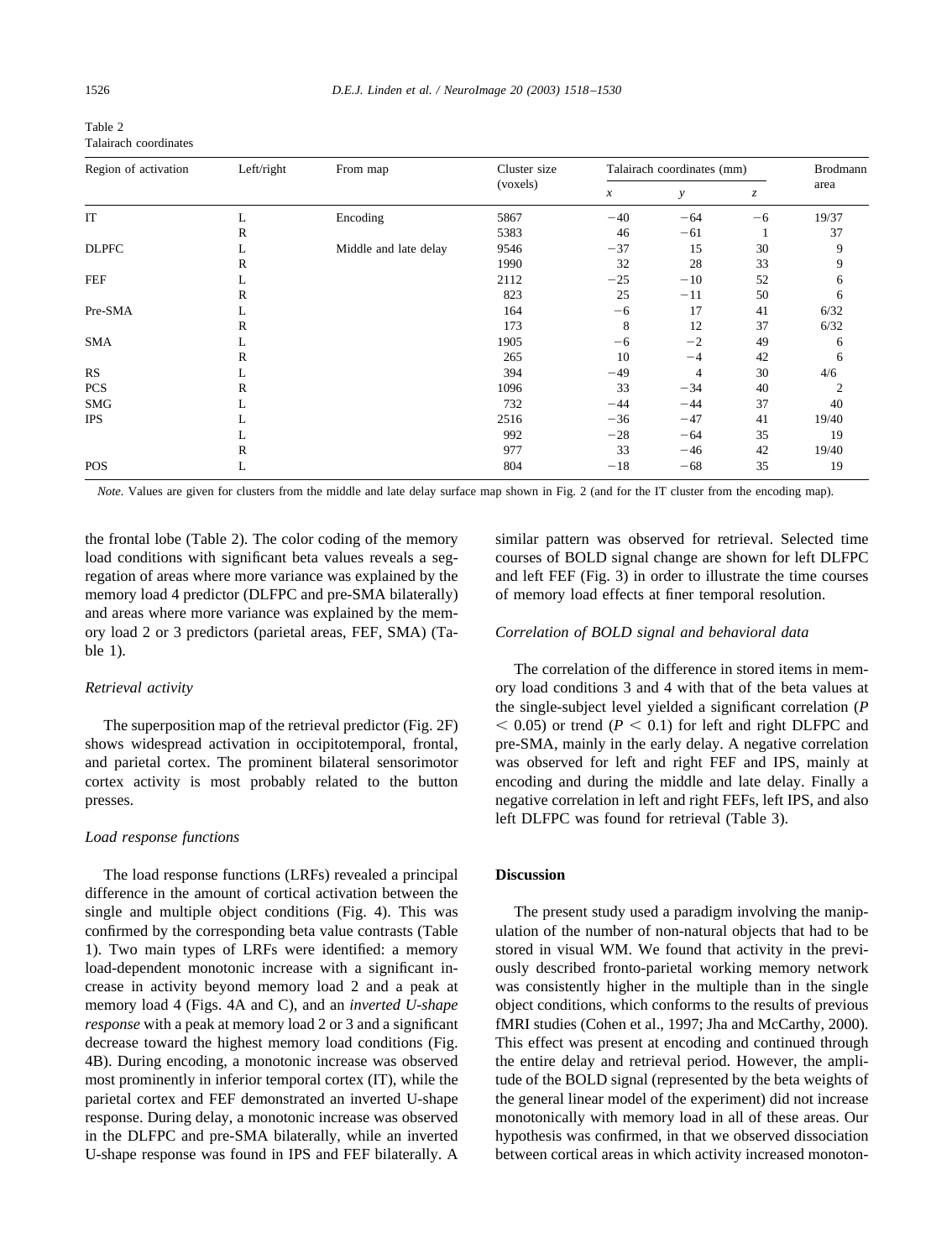<span id="page-9-0"></span>

| Table 3                                                                                                                                        |  |
|------------------------------------------------------------------------------------------------------------------------------------------------|--|
| Correlation between behavioral data (change in number of stored items between load three and load four) and individual beta weights (P values) |  |

|                  | Encoding | Early delay | Middle delay | Late delay | Retrieval |
|------------------|----------|-------------|--------------|------------|-----------|
| Left DLPFC       |          | 0.09        |              |            | 0.04      |
| Right DLPFC      | 0.08     |             |              |            |           |
| Left pre-SMA     |          | 0.06        |              |            | 0.09      |
| Right pre-SMA    |          | 0.02        | 0.04         |            |           |
| Left FEF         | 0.08     |             | 0.06         | 0.03       | 0.03      |
| <b>Right FEF</b> | 0.09     |             |              | 0.05       | 0.006     |
| Left IPS         | 0.003    |             | 0.07         | 0.08       | 0.09      |
| Right IPS        | 0.02     | 0.04        | 0.05         | 0.05       |           |
| Left IT          |          |             |              |            |           |
| Right IT         |          |             |              |            |           |

*Note.* Correlations that reached a  $P < 0.1$  are documented. Significant values ( $P < 0.05$ ) are reported in italics. *P* values in bold indicate a negative correlation.

ically and areas in which it declined as memory load increased beyond a certain level.

#### *Frontal cortex: DLFPC and pre-SMA*

The middle frontal gyri and pre-SMA of both hemispheres showed an increase of the BOLD response with the number of presented objects beyond memory load 3 and thus did not appear to be influenced by supposed capacity constraints. It has been argued that the regions in lateral prefrontal cortex are likely to subserve the symbolic representation and executive processes required for working memory [\(Postle et al., 1999; Wagner et al., 2001\).](#page-11-0) A recent study of verbal memory demonstrated increased activity in these areas as a correlate of memory organization processes that facilitated the maintenance of very large amounts of information [\(Rypma et al., 2002\).](#page-11-0) Increasing prefrontal activation, in both lateral and mesial structures, has been shown previously in conditions of high integrative demand [\(Prabhakaran et al., 2000\).](#page-11-0) In the highest memory load conditions of our study, subjects might have been forced to rely on the rehearsal of more integrated representations to compensate for their inability to retain the increasing amount of detail in the same manner as they managed to do in the easier conditions.

#### *Frontal cortex: FEF and SMA*

The frontal regions showing a decrease in fMRI activity beyond memory load 3 (and thus an "inverted U-shape" response) were located along the precentral and superior frontal sulci (presumed site of the human FEF) and in the posterior part of the superior mesial frontal cortex (SMA). Both regions are believed to be part of the cortical system for directing visual attention [\(Corbetta et al., 1998\)](#page-11-0) and have consistently been found to be active in studies of visual working memory [\(Postle et al., 2000; Munk et al., 2002\).](#page-11-0) This overlap of cortical networks for visual attention and working memory has been taken as an indication that both cognitive processes rely on shared resources [\(LaBar et al.,](#page-11-0) [1999\).](#page-11-0) There is indeed converging evidence from functional imaging and behavioral studies that selective attention is crucial for maintenance of information in visual working memory [\(Awh et al., 1998; Awh and Jonides, 2001;](#page-10-0) [Wheeler and Treisman, 2002\).](#page-10-0) Consistent with our hypothesis, we observed an inverted U-shape pattern of BOLD activity mainly in frontal and parietal (see below) attentionrelated regions and a negative correlation with performance. This might indicate that subjects reached a limit of their capacity to covertly scan the detailed visual features of the objects and consequently shifted to a different strategy, which relied more on the prefrontal regions that showed a continuing monotonic increase of the BOLD signal. This interpretation is supported by the observation that the inverted U-shape pattern, if present at all, started to manifest itself early in the task (encoding or early delay), indicating a failure of the initial scanning process [\(Fig. 4;](#page-7-0) [Table 1\)](#page-6-0).

## *Parietal cortex*

Like the FEF, various parietal regions, mainly along the IPS, showed an inverted U-shape pattern of BOLD activity in association with memory load. The IPS is another region where considerable overlap between attention and working memory-related activity has been demonstrated [\(LaBar et](#page-11-0) [al., 1999\).](#page-11-0) Several previous fMRI studies of working memory using nonnatural geometric stimuli similar to ours also reported substantial activation of parietal regions [\(Postle](#page-11-0) [and D'Esposito, 1999; Nystrom et al., 2000\).](#page-11-0) The IPS region is believed to play an essential role in the processing of spatial object representations in the absence of visual stimulation [\(Trojano et al., 2000; Sack et al., 2002; Formisano et](#page-12-0) [al., 2002\).](#page-12-0) The performance of working memory tasks with visual content certainly depends critically on this ability. Additionally, when multiple objects have to be maintained, the shifting of attention between different object representations becomes crucial, and both the FEF and the IPS have been shown to be highly involved in this process [\(Goebel et](#page-11-0) [al., 1998; Culham et al., 2001\).](#page-11-0) Thus, the pattern of activity observed in our study might very well reflect a rehearsal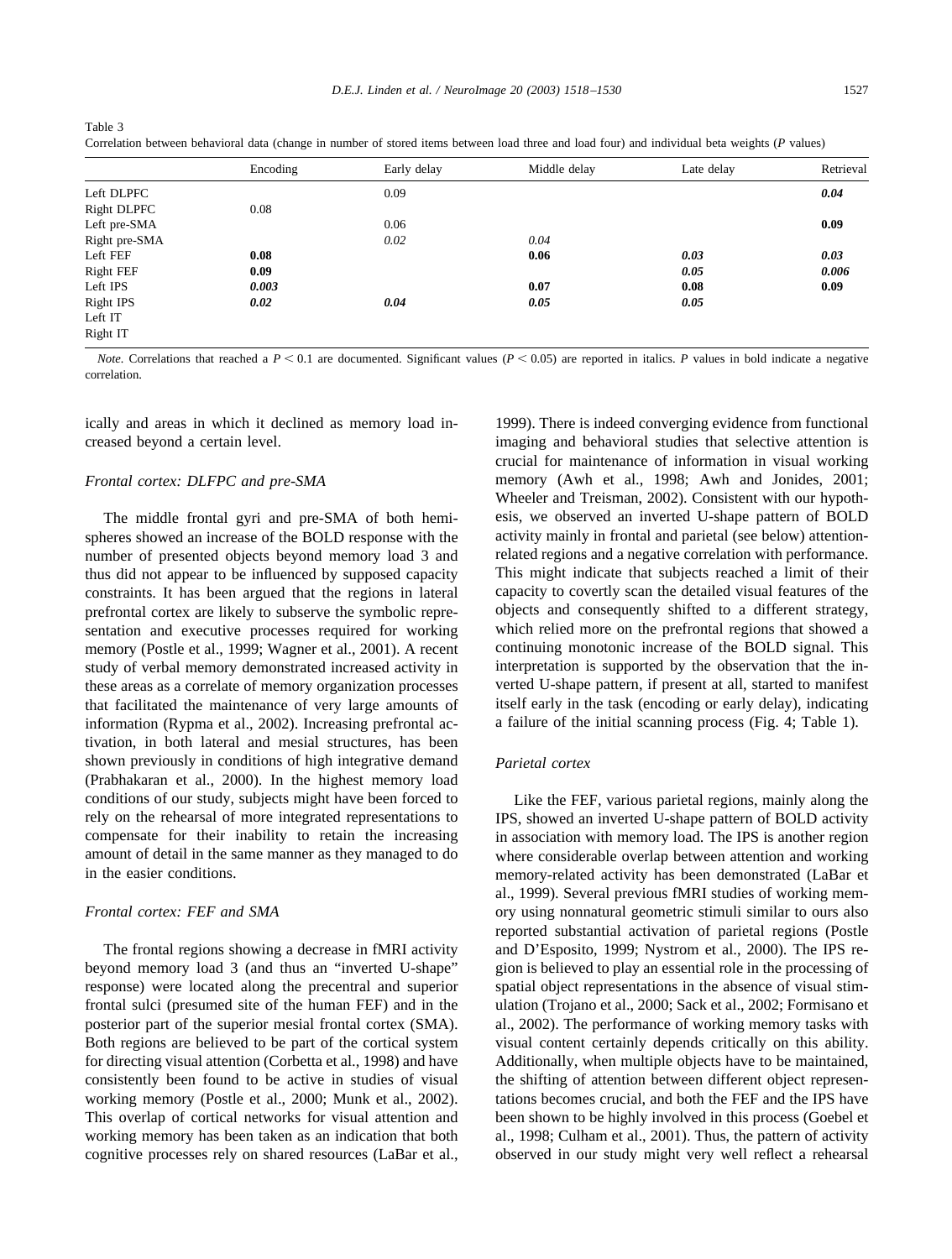<span id="page-10-0"></span>procedure involving the repeated covert scanning of multiple objects. Such a strategy places great demands on the attention network. The observation of decreasing parietal activity in the memory load 4 condition compared to the memory load 3 condition during all phases of the delay suggests that both the initial scanning process and the attention-based rehearsal mechanism were affected by capacity limitation.

The absence of parietal inverted U-shape responses in earlier event-related functional imaging studies of WM load effects (e.g., [Cohen et al., 1997; Jha and McCarthy, 2000;](#page-11-0) [Leung et al., 2002\)](#page-11-0) might be explained by the less complex visual characteristics of the stimuli used (e.g., letters). Also, the level of difficulty in these studies as indicated by both the number of items to be maintained and the accuracy of the participants was clearly below the level of difficulty in our study. Thus these studies most likely did not reach the capacity limit of working memory.

# *Temporal cortex*

BOLD activity in IT was most prominent during the encoding phase and returned to baseline during the middle and late delay, confirming the results of earlier fMRI studies of DDT paradigms [\(Munk et al., 2002\).](#page-11-0) A memory loaddependent monotonic increase was observed at encoding, indicating that the higher visual areas of the ventral stream, unlike those of the parietal lobe, were able to maintain the same level of visual information processing in the memory load 4 as in the memory load 3 condition. Why our study and most other fMRI studies of visual WM did not find sustained activity in the temporal lobe in contrast to single unit recordings [\(Miller et al., 1993\)](#page-11-0) remains an open question.

#### *Correlation with behavioral data*

We interpret the dissociation of load effects as indicating that subjects compensated for the inability to retain the increasing amount of detail by shifting to more integrated representations. Such an interpretation is supported by the correlation analyses between BOLD signal time courses and measures of behavior, which showed that the number of items individual subjects were able to store correlated positively with activity in prefrontal areas during delay, while it was inversely correlated to activity in the FEF and parietal lobes. These results confirm previous studies that correlated prefrontal delay activity with subsequent memory performance and also found a positive correlation [\(Sakai et al.,](#page-12-0) [2002; Pessoa et al., 2002; Rypma et al., 2002\).](#page-12-0) This effect disappeared at retrieval when active rehearsal was no longer required. Instead, we observed a negative correlation between left DLPFC activity and performance. This latter effect is compatible with the observation by [Rypma and](#page-11-0) [D'Esposito \(1999\)](#page-11-0) that prefrontal retrieval activity is inversely correlated with retrieval performance.

# **Conclusion**

By analyzing the cortical BOLD responses associated with increasing memory load, we found evidence for correlates of capacity limitations in visual working memory. We observed dissociation between brain activity patterns in several prefrontal areas, in which activity continued to increase up to the maximum memory load condition of the paradigm, and regions of the visual attention network, in which activity started to decline as the behavioral capacity limit was approached. While these findings confirm the implicated role of attention as a cause of WM capacity constraints, the exact influence of attention on WM is not fully understood. Whether the limits of the attention network, as such, or rather those of the capacity for frontoparietal cooperation [\(Sakai et al., 2002\),](#page-12-0) constrain working memory capacity cannot be decided on the basis of the present data. However we were able to show that eventrelated fMRI can detect gradual changes in activity patterns within distributed cortical networks in response to increasing task demands. With fMRI we can thus study the neural correlates of cognitive capacity limitations. Further studies, combining behavioral and functional imaging techniques, will be needed to explore explicitly the interplay of attention and storage mechanisms in working memory.

# **Acknowledgments**

J.A.W. is supported by the James S. McDonnell Foundation. The authors thank Harald Mohr, Christoph Bledowski, and Dr. Alexander T. Sack for advice on statistical questions, Dr. Danko Nikolic for valuable comments on the manuscript, and Matthias Bischoff and Pasquale Gagliano for help with data acquisition and analysis. Dr. Francesco Di Salle helped with an earlier version of [Fig. 2B.](#page-2-0) Dr. H. Lanfermann and Professor F.E. Zanella kindly provided access to the MR facilities of the Institute of Neuroradiology of Frankfurt University. The authors are grateful to Professor Konrad Maurer for constant support.

# **References**

- Awh, E., Jonides, J., 2001. Overlapping mechanisms of attention and spatial working memory. Trends Cogn. Sci. 5, 119–126.
- Awh, E., Jonides, J., Reuter-Lorenz, P.A., 1998. Rehearsal in spatial working memory. J. Exp. Psychol. Hum. Percept. Perform. 24, 780– 790.
- Baddeley, A., 1992. Working memory. Science 255, 556–559.
- Beauchamp, M.S., Petit, L., Ellmore, T.M., Ingeholm, J., Haxby, J.V., 2001. A parametric fMRI study of overt and covert shifts of visuospatial attention. NeuroImage 14, 310–321.
- Braver, T.S., Cohen, J.D., Nystrom, L.E., Jonides, J., Smith, E.E., Noll, D.C., 1997. A parametric study of prefrontal cortex involvement in human working memory. NeuroImage 5, 49–62.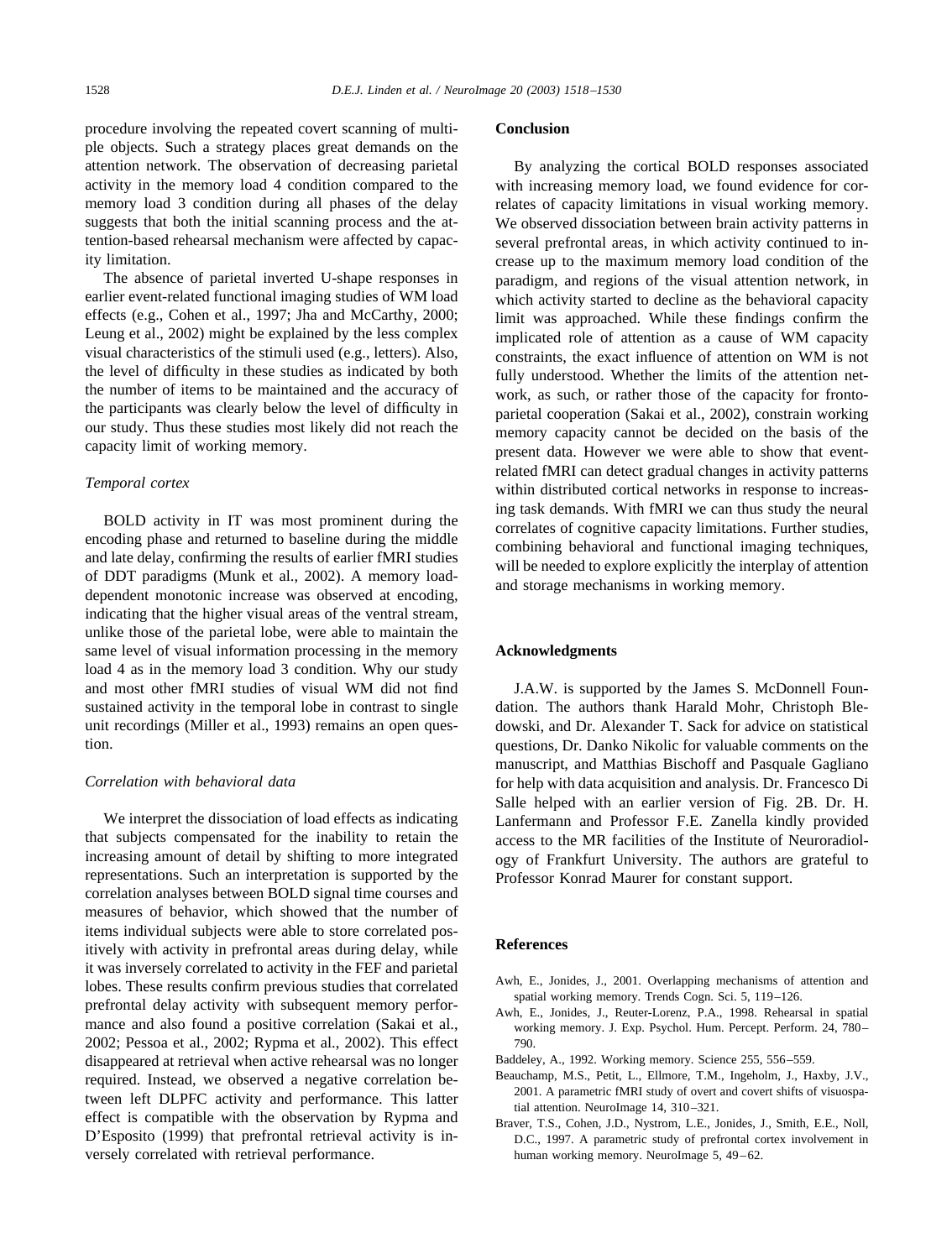- <span id="page-11-0"></span>Callicott, J.H., Mattay, V.S., Bertolino, A., Finn, K., Coppola, R., Frank, J.A., Goldberg, T.E., Weinberger, D.R., 1999. Physiological characteristics of capacity constraints in working memory as revealed by functional MRI. Cereb. Cortex 9, 20–26.
- Cohen, J.D., Perlstein, W.M., Braver, T.S., Nystrom, L.E., Noll, D.C., Jonides, J., Smith, E.E., 1997. Temporal dynamics of brain activation during a working memory task. Nature 386, 604–608.
- Corbetta, M., Akbudak, E., Conturo, T.E., Snyder, A.Z., Ollinger, J.M., Drury, H.A., Linenweber, M.R., Petersen, S.E., Raichle, M.E., Van Essen, D.C., Shulman, G.L., 1998. A common network of functional areas for attention and eye movements. Neuron 21, 761–773.
- Courtney, S.M., Ungerleider, L.G., Keil, K., Haxby, J.V., 1997. Transient and sustained activity in a distributed neural system for human working memory. Nature 386, 608–611.
- Cowan, N., 2001. The magical number 4 in short-term memory: a reconsideration of mental storage capacity. Behav. Brain Sci. 24, 87–114.
- Culham, J.C., Cavanagh, P., Kanwisher, N.G., 2001. Attention response functions: characterizing brain areas using fMRI activation during parametric variations of attentional load. Neuron 32, 737–745.
- D'Esposito, M., Postle, B.R., Rypma, B., 2000. Prefrontal cortical contributions to working memory: evidence from event-related fMRI studies. Exp. Brain Res. 133, 3–11.
- de Fockert, J.W., Rees, G., Frith, C.D., Lavie, N., 2001. The role of working memory in visual selective attention. Science 291, 1803– 1806.
- Formisano, E., Linden, D.E.J., Di Salle, F., Trojano, L., Esposito, F., Sack, A.T., Grossi, D., Zanella, F.E., Goebel, R., 2002. Tracking the mind's image in the brain. I. Time-resolved fMRI during visuospatial mental imagery. Neuron 35, 185–194.
- Funahashi, S., Bruce, C.J., Goldman-Rakic, P.S., 1989. Mnemonic coding of visual space in the monkey's dorsolateral prefrontal cortex. J. Neurophysiol. 61, 331–349.
- Fuster, J.M., Alexander, G.E., 1971. Neuron activity related to short-term memory. Science 173, 652–654.
- Goebel, R., Linden, D.E.J., Lanfermann, H., Zanella, F.E., Singer, W., 1998. Functional imaging of mirror and inverse reading reveals separate coactivated networks for oculomotion and spatial transformations. Neuroreport 9, 713–719.
- Haxby, J.V., Petit, L., Ungerleider, L.G., Courtney, S.M., 2000. Distinguishing the functional roles of multiple regions in distributed neural systems for visual working memory. NeuroImage 11, 380 – 391.
- Jha, AP., McCarthy, G., 2000. The influence of memory load upon delayinterval activity in a working-memory task: an event-related functional MRI study. J. Cogn. Neurosci. 1 (Suppl 2), 90–105.
- Kane, M.J., Bleckley, M.K., Conway, A.R., Engle, R.W., 2001. A controlled-attention view of working-memory capacity. J. Exp. Psychol. Gen. 130, 169–183.
- Kriegeskorte, N., Goebel, R., 2001. An efficient algorithm for topologically correct segmentation of the cortical sheet in anatomical MR volumes. NeuroImage 14, 329–346.
- LaBar, K.S., Gitelman, D.R., Parrish, T.B., Mesulam, M., 1999. Neuroanatomic overlap of working memory and spatial attention networks: a functional MRI comparison within subjects. NeuroImage 10, 695–704.
- Leung, H.C., Gore, J.C., Goldman-Rakic, P.S., 2002. Sustained mnemonic response in the human middle frontal gyrus during on-line storage of spatial memoranda. J. Cogn. Neurosci. 14, 659–671.
- Levy, R., Goldman-Rakic, P.S., 2000. Segregation of working memory functions within the dorsolateral prefrontal cortex. Exp. Brain Res. 133, 23–32.
- Linden, D.E.J., Prvulovic, D., Formisano, E., Völlinger, M., Zanella, F.E., Goebel, R., Dierks, T., 1999. The functional neuroanatomy of target-

detection: an fMRI study of visual and auditory oddball tasks. Cereb. Cortex 9, 815–823.

- Luck, S.J., Vogel, E.K., 1997. The capacity of visual working memory for features and conjunctions. Nature 390, 279–281.
- Miller, E.K., Erickson, C.A., Desimone, R., 1996. Neural mechanisms of visual working memory in prefrontal cortex of the macaque. J. Neurosci. 16, 5154–5167.
- Miller, E.K., Li, L., Desimone, R., 1993. Activity of neurons in anterior inferior temporal cortex during a short-term memory task. J. Neurosci. 13, 1460–1478.
- Miller, G.A., 1994. The magical number seven, plus or minus two: some limits on our capacity for processing information. 1956. Psychol. Rev. 101, 343–352.
- Muckli, L., Kriegeskorte, N., Lanfermann, H., Zanella, F.E., Singer, W., Goebel, R., 2002. Apparent motion: event-related functional magnetic resonance imaging of perceptual switches and States. J. Neurosci. 22, RC219.
- Munk, M.H., Linden, D.E.J., Muckli, L., Lanfermann, H., Zanella, F.E., Singer, W., Goebel, R., 2002. Distributed cortical systems in visual short-term memory revealed by event-related functional magnetic resonance imaging. Cereb. Cortex 12, 866–876.
- Nystrom, L.E., Braver, T.S., Sabb, F.W., Delgado, M.R., Noll, D.C., Cohen, J.D., 2000. Working memory for letters, shapes, and locations: fMRI evidence against stimulus-based regional organization in human prefrontal cortex. NeuroImage 11, 424–446.
- Owen, A.M., 2000. The role of the lateral frontal cortex in mnemonic processing: the contribution of functional neuroimaging. Exp. Brain Res. 133, 33–43.
- Pashler, H., 1988. Familiarity and visual change detection. Percept. Psychophys. 44, 369–378.
- Pesaran, B., Pezaris, J.S., Sahani, M., Mitra, P.P., Andersen, R.A., 2002. Temporal structure in neuronal activity during working memory in macaque parietal cortex. Nat. Neurosci. 5, 805–811.
- Pessoa, L., Gutierrez, E., Bandettini, P., Ungerleider, L., 2002. Neural correlates of visual working memory. fMRI amplitude predicts task performance. Neuron 35, 975–987.
- Postle, B.R., Berger, J.S., D'Esposito, M., 1999. Functional neuroanatomical double dissociation of mnemonic and executive control processes contributing to working memory performance. Proc. Natl. Acad. Sci. USA 96, 12959–12964.
- Postle, B.R., D'Esposito, M., 1999. "What"–then–where" in visual working memory: an event-related fMRI study. J. Cogn. Neurosci. 11, 585–597.
- Postle, B.R., Stem, C.E., Rosen, B.R., Corkin, S., 2000. An fMRI investigation of cortical contributions to spatial and nonspatial visual working memory. NeuroImage 11, 409–423.
- Prabhakaran, V., Narayanan, K., Zhao, Z., Gabrieli, J.D., 2000. Integration of diverse information in working memory within the frontal lobe. Nat. Neurosci. 3, 85–90.
- Ranganath, C., D'Esposito, M., 2001. Medial temporal lobe activity associated with active maintenance of novel information. Neuron 31, 865– 873.
- Rypma, B., Berger, J.S., D'Esposito, M., 2002. The influence of workingmemory demand and subject performance on prefrontal cortical activity. J. Cogn. Neurosci. 14, 721–731.
- Rypma, B., D'Esposito, M., 1999. The roles of prefrontal brain regions in components of working memory: effects of memory load and individual differences. Proc. Natl. Acad. Sci. USA 96, 6558–6563.
- Rypma, B., Gabrieli, J.D.E., 2000. Functional neuroimaging of short-term memory: the neural mechanisms of mental storage. Behav. Brain Sci. 24, 143–144.
- Sack, A.T., Sperling, J.M., Prvulovic, D., Formisano, E., Goebel, R., Di Salle, F., Dierks, T., Linden, D.E.J., 2002. Tracking the mind's image in the brain. II. Transcranial magnetic stimulation reveals parietal asymmetry in visuospatial imagery. Neuron 35, 195–204.